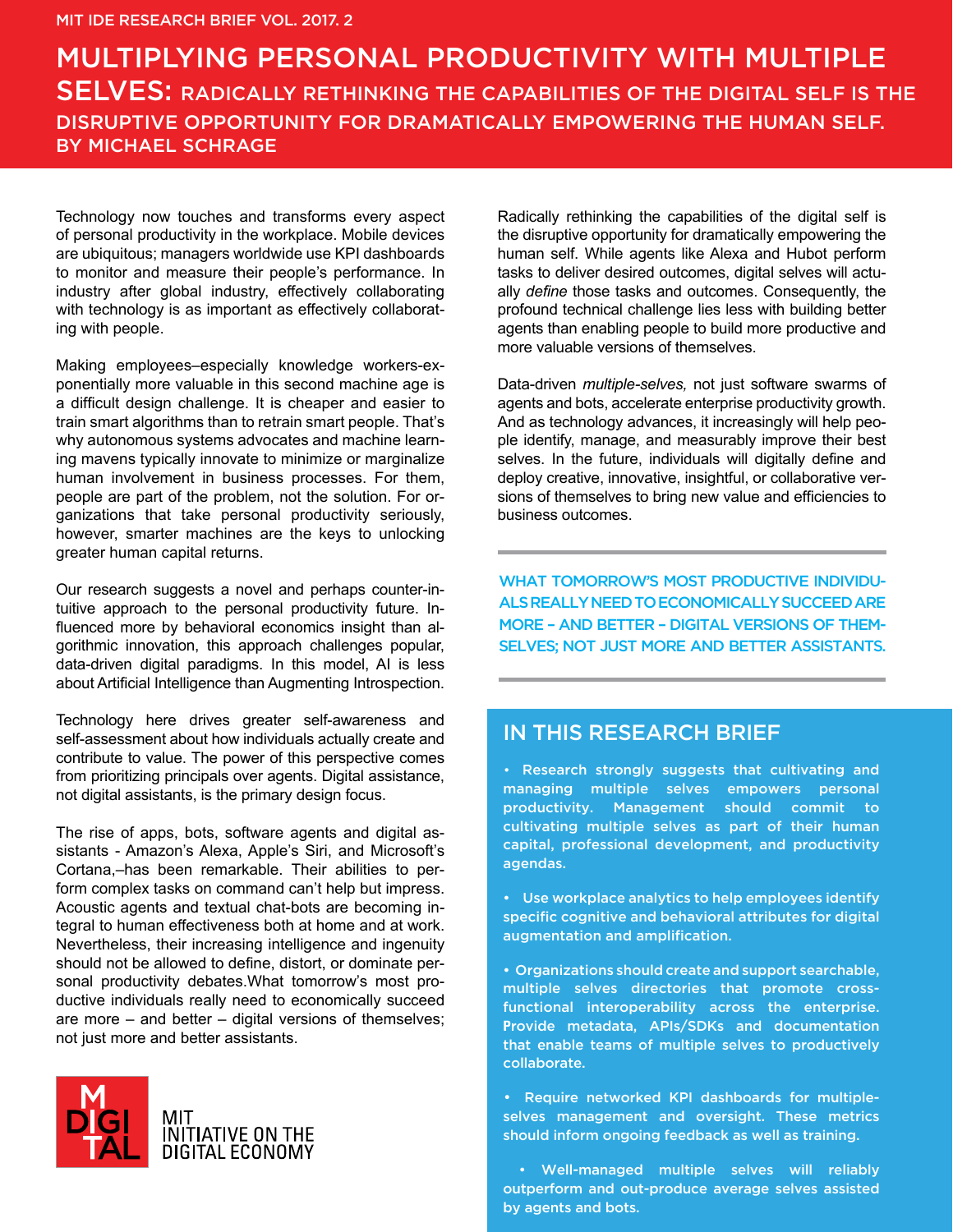## BY MICHAEL SCHRAGE

They'll receive data-driven and algorithmically-informed hints, nudges, and recommendations designed to align better selves with better results. Instead of recommendation engines for books to read or movies to watch, "multiple-selfers" obtain actionable insights and advice on what to say, when to speak up, with whom to work, and how best to behave both in the moment and beyond. Tomorrow's most effective managers will employ the most effective selves. They are leaders committed to "selves" improvement.

## A BOLDER, FRIENDLIER, MORE CREATIVE YOU?

A multiple self is best defined as a digital version of the self with one or more personal dimensions deliberately designed to significantly outperform one's ordinary or average self. The idea is to digitally amplify or enhance specific personal attributes that generate disproportionate economic impact and organizational influence. Those attributes can be affective qualities like boldness or friendliness, or technical skills such as facilitation and formulating hypotheses. Multiple-selves management will balance the economic benefits and trade-offs between effective and affective selves. Multiple selves become innovative platforms for metacognition thinking about how we think.As workforces confront more agile and adaptive global competition, traditional competencies and typical or ordinary personal performance growth, may no longer suffice.<sup>1</sup>

The prevailing agent/bot paradigm offers up smarter and better digital actors to do one's bidding. But that bidding is literally done for the same old self. In other words, what's the better human capital investment: Surrounding the same old self with smarter agents and better bots, or empowering individuals with data and technology to craft high-performance versions of themselves?

Research indicates that digitally deconstructing the self – truly grasping which attributes to amplify and what weaknesses to mitigate-unlocks a wealth of high-impact productivity opportunities. For example:

• An executive recognizes his written communications lack clarity, energy, and forcefulness. In a multiple-selves world, the executive shares his missives and messages with software like IBM's Watson tone analyzer. The software proposes revisions, bringing force and focus to the prose.

1. What is Metacognition? Sage Journals, May, 2006, Michael E. Martinez [http://journals.sagepub.com/doi/abs/10.1177/003172170608700916?journalCode=pdka](http://journals.sagepub.com/doi/abs/10.1177/003172170608700916?journalCode=pdka&)

 • A global project manager seeks to encourage greater cooperation, collaboration, and esprit within her team. Her customized self-ware (self-analysis software) performs a social-network analyses, prioritizes project milestones, and reviews post-meeting communications to propose a daily facilitative checklist.

• A technically competent but uninspired user-interface designer wants to become more boldly creative. Specially designed visual recommendation engines offer prototype imagery and wireframes based on those dimensions of creative and/or bold UX design.

In each use case, no right answer or normative solution exists; but individuals get clear, compelling and customized choices they wouldn't otherwise have. As with Amazon, Google Maps, and Netflix, people receive actionable, data-driven recommendations informed by algorithms explicitly designed to create a desired self. They could eventually be offered in the cloud as on-demand services.

AS WORKFORCES CONFRONT MORE AGILE AND ADAPTIVE GLOBAL COMPETITION, TRADI-TIONAL COMPETENCIES AND TYPICAL OR OR-DINARY PERSONAL PERFORMANCE GROWTH, MAY NO LONGER SUFFICE.

Whether Amazon/Netflix-style recommendations, Atul Gawande-like checklists, or brave new genres of behavioral nudges best facilitate selves improvement is an affective/cognitive question driving human-capital research and development. Tomorrow's selves-motivated employees digitally choose to invest in who they need to become, not just what they're supposed to do next. The raw technical ingredients for this transformation already exist.

## PSYCHOLOGY, COGNITIVE FOUNDATIONS

The social-science research and concepts exist, too. The multi-selves future draws from a rich – and growing - reservoir of psychology, behavioral economics, and cognitive research into how people actually make productive choices. Essentially, the literature declares that the human mind is not a coherent whole, but a clash of competing cognitive perspectives and affective desires. The self – or human agency – is both product and byproduct of that perennial conflict.

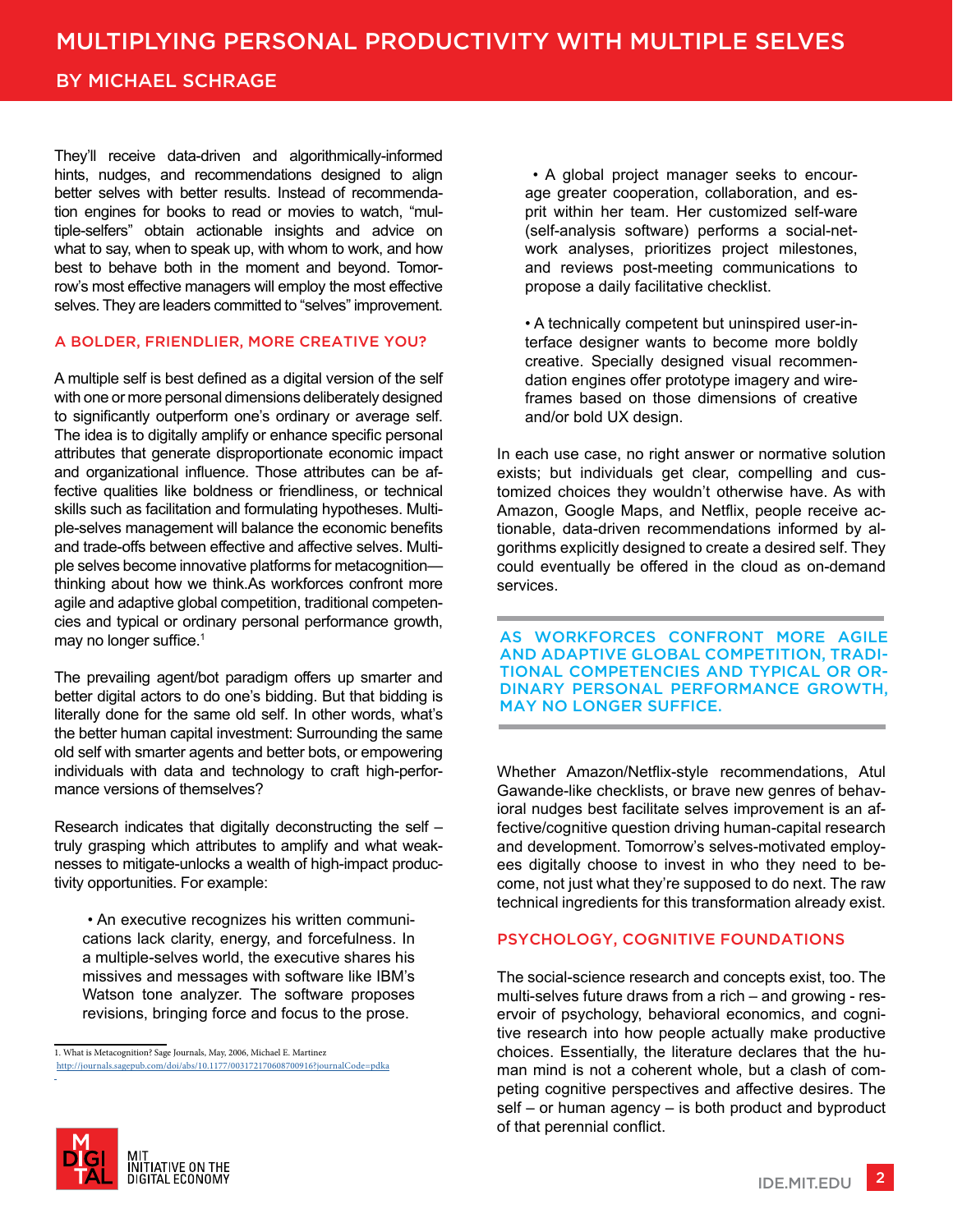To understand the most important ideas in psychology," observes [New York University research psychologist,](http://people.stern.nyu.edu/jhaidt/) [Jonathan Haidt,](http://people.stern.nyu.edu/jhaidt/) "you need to understand how the mind is divided into parts that sometimes conflict. We assume there is one person in each body, but in some ways we are each more like a committee whose members have been thrown together working at cross-purposes." Let technology turn the apparent flaw of a divided self into the productive feature of digital selves. Treat the vast research literature on the self as a resource for recasting that division into mindful outcomes.

[Daniel Kahneman's](https://kahneman.socialpsychology.org/) Nobel Prize winning research defining cognitive biases, heuristics, and prospect theory proffers clear frameworks for designing digital selves, while behavioral economics – with its empirically proven insights into anchoring, framing, and hyperbolic discounting – paves the way for self-ware that promotes enhanced awareness. Similarly, the research of Nobel laureates [Tom Schelling](http://www.nobelprize.org/nobel_prizes/economic-sciences/laureates/2005/schelling-facts.html) and [Herbert Simon](http://www.nobelprize.org/nobel_prizes/economic-sciences/laureates/1978/simon-bio.html) serve as conceptual inspiration for technical instantiation.

LET TECHNOLOGY TURN THE APPARENT FLAW OF A DIVIDED SELF INTO THE PRODUCTIVE FEATURE OF DIGITAL SELVES. TREAT THE VAST RESEARCH LITERATURE ON THE SELF AS A RESOURCE FOR RECASTING THAT DIVISION INTO MINDFUL OUTCOMES.

The idea of multiple-selves exploitation enjoys multi-disciplinary support. The late [Marvin Minsky's Society of](http://www.simonandschuster.com/books/Society-Of-Mind/Marvin-Minsky/9780671657130) [Mind](http://www.simonandschuster.com/books/Society-Of-Mind/Marvin-Minsky/9780671657130) offers a veritable roadmap for researchers and entrepreneurs seeking insights into what modules of the mind are best positioned for digital augmentation and enhancement.

All of these works strongly suggest that cultivating and managing multiple selves empower personal productivity. That doesn't make software agents less valuable or important, but it persuasively argues that the productive value of human agency is underappreciated.

Ongoing global trends make this new human capital investment option appealing, as well. Widespread adoption of quantified-self tools and technologies—think wearable devices and sensors-- promise ever-richer datasets for multiple-selves design. Technologies that track steps and heart rates already draw actionable inferences about individual energy levels and mood. Jawbones, Fitbits, and mobile-device apps can easily play significant workplace roles in assessing mental acuity and attention just as they now do for physical fitness.



The workday is near when self-ware instrumentation and personal KPI dashboards will physiologically sense when users are not in the mood to take advice or text the boss.

The results? More granular self-data and analytics will prove essential ingredients for boosting personal productivity and performance. Innovative, curious, facilitative, communicative, and other value-added/value-adding selves will get the right cues, nudges, and recommendations at the right moments prompted by sophisticated "selves-ware." The business case is simple and straightforward: Well-managed multiple selves will reliably outperform and out-produce average selves assisted by agents and bots.

The global move to workplace analytics that both complement and reinforce the quantified-selves capability highlights this disruptive design. High-performance companies and cultures like Google also portend the personal productivity future[. Laszlo Bock's excellent book, Work](https://www.workrules.net/) [Rules!](https://www.workrules.net/) captures how thoughtfully his former company invested in data collection and metrics for assessing team, as well as individual value. To test managerial assumptions, the company conducts almost as many experiments inside the organization, as out. And Google's dedication to relentless improvement, Bock writes, makes it "open to crazy ideas."

THE BUSINESS CASE IS SIMPLE AND STRAIGHT-FORWARD: WELL-MANAGED MULTIPLE SELVES WILL RELIABLY OUTPERFORM AND OUT-PRO-DUCE AVERAGE SELVES ASSISTED BY AGENTS AND BOTS.

### BUILDING PRODUCTIVITY ECOSYSTEMS

In fact, it's not crazy to argue that Google's most successful people analytics' initiatives seek to align individual, managerial, team, and enterprise productivity. Leadership demonstrably cares as much about analytic introspection for its people as it cares about artificial intelligence in its platforms. Google wants its talent analytically invested in self-improvement, and as its own digital tools and machine learning platforms evolve, the company will insist its talent invest in the sort of selves improvement described in this brief.

Born-digital companies and cultures like Google, Facebook, Amazon, and Netflix – with their digital sophistication and algorithmic chops – are supremely well-positioned to gain further competitive advantage by enabling workforces of high-performance multiple-selves.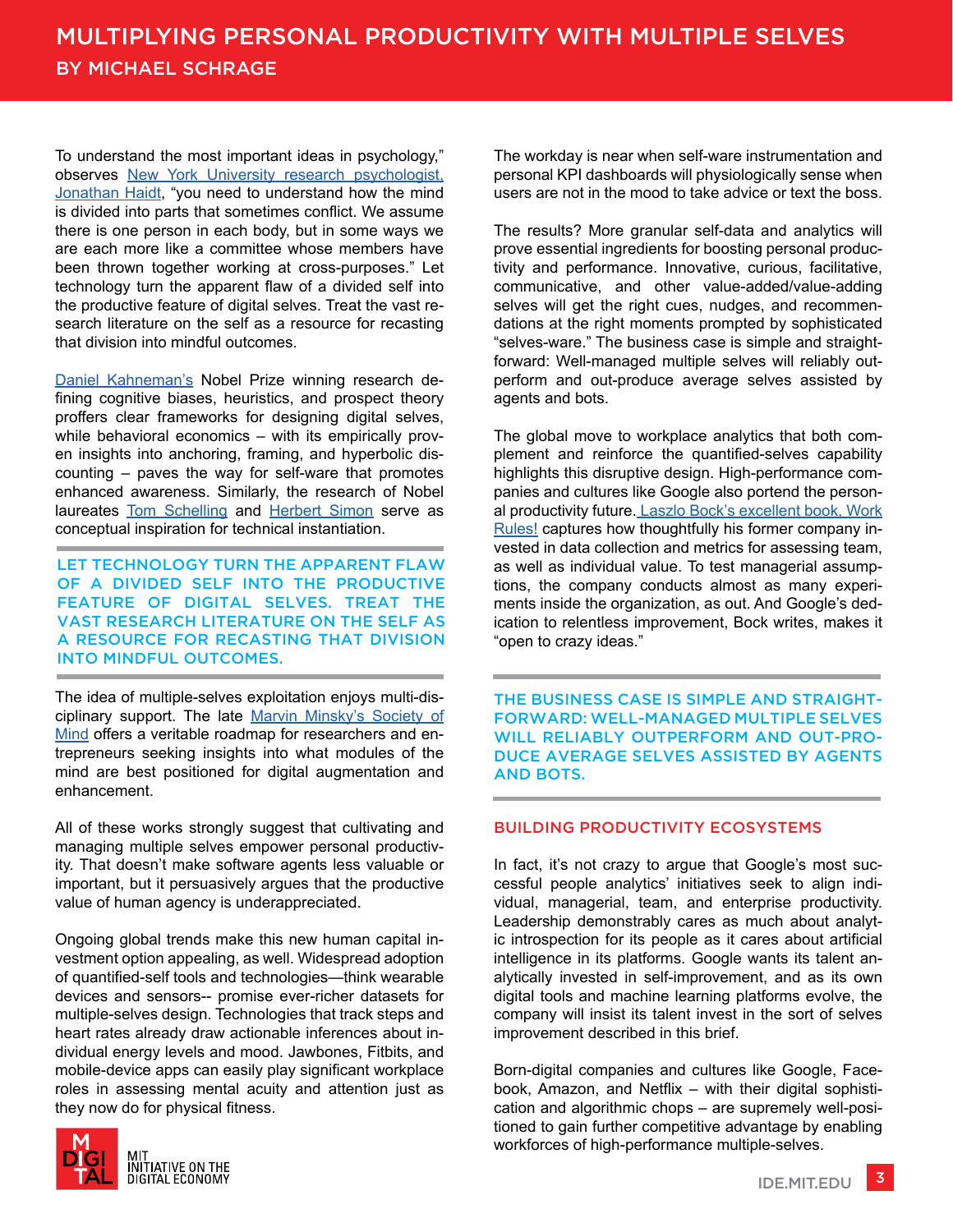# MULTIPLYING PERSONAL PRODUCTIVITY WITH MULTIPLE SELVES

## BY MICHAEL SCHRAGE

All the ingredients are there. In the words of cyberpunk [science-fiction writer, William Gibson](http://www.williamgibsonbooks.com/): "The future is already here – it's just unevenly distributed."

It's not science fiction to see that emergent digital enterprise tools, techniques, and analytics can collectively create healthy and self-sustaining digital ecosystems for multiple-selves design.

Multiple-selves will use software agents to procure and secure competitive advantage; and as software agents improve, more selves will embrace them. Selves, as well as agents, will grow smarter – and more productive through the selective pressures of machine learning and artificial intelligence algorithms.

As enterprise networks grow, so do the options. A facilitative multiple self, for instance, may search Google, Bing, or LinkedIn to gather data on a potential collaborator. A creative multiple self might say, "Alexa, find me an image with this aesthetic sensibility," or "Alexa, find a creative self in the company that best complements me."

In effect, productive humans won't just manage portfolios of software agents, but teams of multiple-selves. In turn, managers oversee not just teams of individuals, but networks of multiple-selves and agents, as well.

IN EFFECT, PRODUCTIVE HUMANS WON'T JUST MANAGE PORTFOLIOS OF SOFTWARE AGENTS, BUT TEAMS OF MULTIPLE-SELVES.

#### average - knowledge worker will employ only two or three selves. Could super-producers, on the other hand,

It's anyone's guess what the median number of multiple-selves might be in any given enterprise. Will professional service firm partners manage at least one bespoke self per client? Or will there be teams of selves and portfolios blending technical skills with affective hand-holding? Will plant managers have selves managing processes, equipment, workers, suppliers, and – of course – bosses? Perhaps tomorrow's organizations will require employees to use standardized selves just as they insist on standardized enterprise software today.

PARETO AND UNEQUAL MULTIPLE SELVES

oversee an army of thousands of selves?

The future distribution of productive multiple-selves in the workplace is unknowable. Perhaps the typical – or

"Know thyself" is one of the oldest and wisest of classic aphorisms and advice. Its intrinsic wisdom has stood the test of time. The rise of ever-smarter, ever-more disruptive technologies, however, demands a 21st-Century digital update: Know thy selves. Our research aspires to help productive employees and enterprises alike to know themselves, and their potential, better than ever.

#### **References, Further Reading**

Machine Learning in Microsoft Word's new Editor Gave me the Frights, VentureBeat, Feb. 28, 2017, John Brandon

[http://venturebeat.com/2017/02/28/machine-learning-in-microsoft-words-new-edi](http://venturebeat.com/2017/02/28/machine-learning-in-microsoft-words-new-editor-gave-me-the-frights/?source=business-insider)[tor-gave-me-the-frights/?source=business-insider](http://venturebeat.com/2017/02/28/machine-learning-in-microsoft-words-new-editor-gave-me-the-frights/?source=business-insider)

•Augmenting Art: Could IBM's Machine Learning Bring Back Gaudi And DaVinci? Forbes, Feb. 2017, Bernard Marr

 [https://www.forbes.com/sites/bernardmarr/2017/02/27/augmenting-art-could-ibms](https://www.forbes.com/forbes/welcome/?toURL=https://www.forbes.com/sites/bernardmarr/2017/02/27/augmenting-art-could-ibms-machine-learning-bring-back-gaudi-and-davinci/&refURL=&referrer=#3bbd782344ec)[machine-learning-bring-back-gaudi-and-davinci/#3bbd782344ec](https://www.forbes.com/forbes/welcome/?toURL=https://www.forbes.com/sites/bernardmarr/2017/02/27/augmenting-art-could-ibms-machine-learning-bring-back-gaudi-and-davinci/&refURL=&referrer=#3bbd782344ec)

•The Rise of Digital Twins, GE Digital, Nov. 2016, Dimitri Volkmann

<https://www.ge.com/digital/blog/rise-digital-twins> •AI agents like Alexa, Siri, and M will create the First Trillion-dollar Company, Venture Beat, Oct. 2016, John Koetsier

[http://venturebeat.com/2016/10/23/ai-agents-like-alexa-siri-and-m-will-create-the-first](http://venturebeat.com/2016/10/23/ai-agents-like-alexa-siri-and-m-will-create-the-first-trillion-dollar-company/)[trillion-dollar-company/](http://venturebeat.com/2016/10/23/ai-agents-like-alexa-siri-and-m-will-create-the-first-trillion-dollar-company/)

•The Artificial Intelligence Arms Race: Alexa, Cortana, Google Assistant, Siri, Viv… and What's Next, Blue Hill Research, October, 2016, Charlotte O'Donnelly

[http://bluehillresearch.com/the-artificial-intelligence-arms-race-alexa-cortana-goo](http://bluehillresearch.com/the-artificial-intelligence-arms-race-alexa-cortana-google-assistant-siri-viv-and-whats-next/)[gle-assistant-siri-viv-and-whats-next/](http://bluehillresearch.com/the-artificial-intelligence-arms-race-alexa-cortana-google-assistant-siri-viv-and-whats-next/)

•Siri, Alexa, Cortana and the Unstoppable Rise of the Digital Assistant, Financial Review, Sept. 2016, Richard Waters

[http://www.afr.com/technology/apps/business/siri-alexa-cortana-and-the-unstoppa](http://www.afr.com/technology/apps/business/siri-alexa-cortana-and-the-unstoppable-rise-of-the-digital-assistant-20160925-grnxvj)[ble-rise-of-the-digital-assistant-20160925-grnxvj](http://www.afr.com/technology/apps/business/siri-alexa-cortana-and-the-unstoppable-rise-of-the-digital-assistant-20160925-grnxvj)

•You are Not Who You Think You Are; New Philosopher, Oct. 2014, Tim Dean <http://www.newphilosopher.com/articles/you-are-not-who-you-think-you-are/>

•Thinking, Fast and Slow, Farrar, Straus and Giroux, April, 2013, Daniel Kahneman  [https://www.amazon.com/Thinking-Fast-Slow-Daniel-Kahneman/](http://www.newphilosopher.com/articles/you-are-not-who-you-think-you-are/)

•Nudge: Improving Decisions About Health, Wealth, and Happiness Penguin Books, Feb. 2009, Richard H. Thaler and Cass R. Sunstein,

[https://www.amazon.com/Nudge-Improving-Decisions-Health-Happiness/](https://www.amazon.com/Nudge-Improving-Decisions-Health-Happiness/dp/014311526X) [dp/014311526X](https://www.amazon.com/Nudge-Improving-Decisions-Health-Happiness/dp/014311526X)

•Six Thinking Hats, Back Bay Books, August,1999, Edward de Bono

 [https://www.amazon.com/Six-Thinking-Hats-Edward-Bono/](https://www.amazon.com/Six-Thinking-Hats-Edward-Bono/dp/0316178314/ref=sr_1_1?ie=UTF8&qid=1488485199&sr=8-1&keywords=six+thinking+hat) •Games People Play: The Basic Handbook of Transactional Analysis, Ballantine Books, August, 1996, Eric Berne

 [https://www.amazon.com/Games-People-Play-Transactional-Analysis](https://www.amazon.com/Games-People-Play-Transactional-Analysis/dp/0345410033/ref=sr_1_1?ie=UTF8&qid=1488485240&sr=8-1&keywords=Games+People+Play%3A+The+Basic+Handbook+of+Transactional+Analysis)